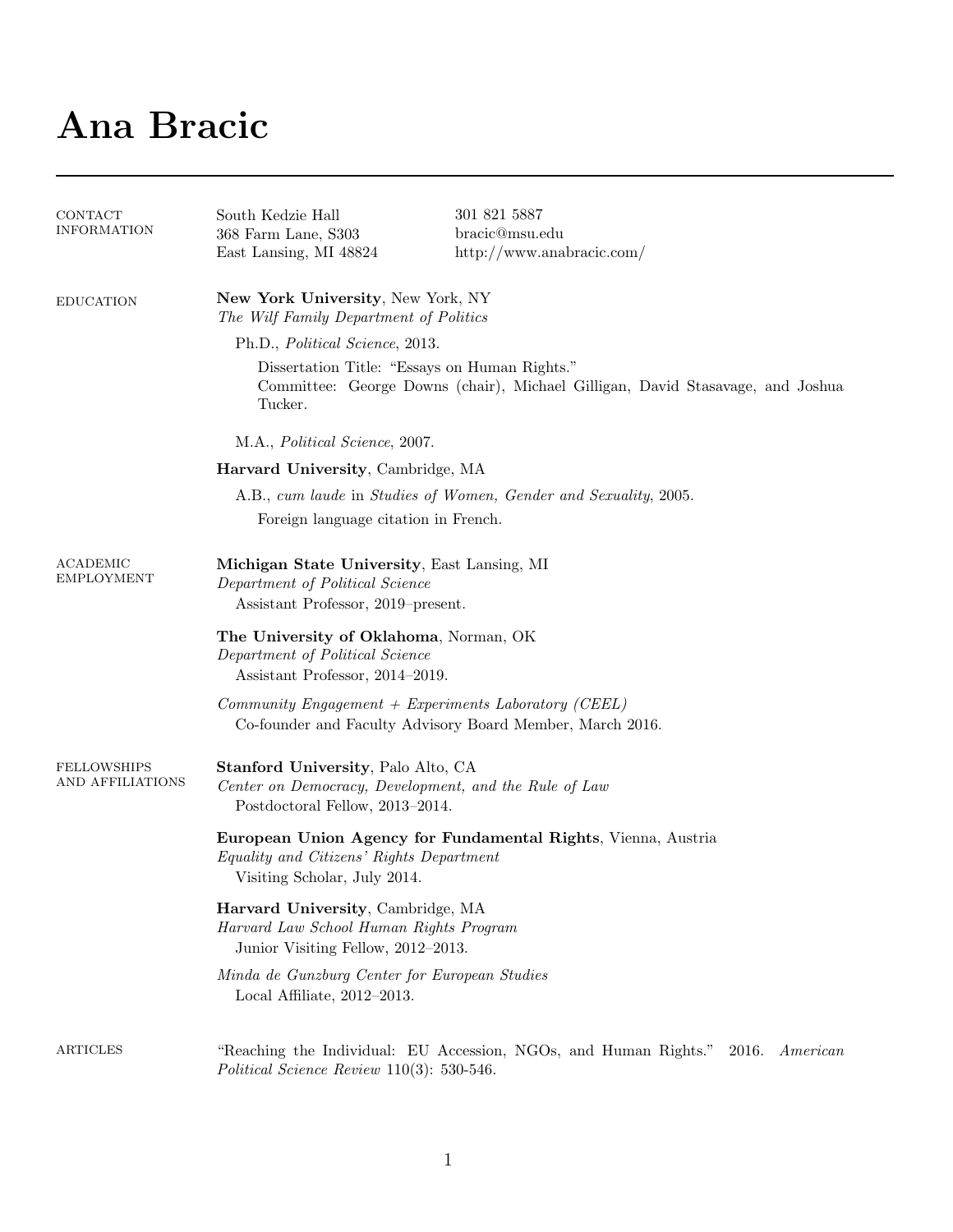"Ethnicity and Social Exclusion." Nationalities Papers. Forthcoming.

"Ethnocultural or Generalized? Nationalism and Support for Punitive Immigration Policy." With Mackenzie Israel-Trummel and Allyson Shortle. Politics, Groups, and Identities. Published online on April 28, 2022.

"Respecting Autonomy and Enabling Diversity: The Effect of Recruitment and Enrollment Methods on Research Databank Demographics at a Major Academic Medical Center." 2021. With Kayte Spector-Bagdady, Shengpu Tang, Sarah Jabbour, W. Nicholson Price II, Melissa Creary, Sachin Kheterpal, Chad M. Brummett, and Jenna Wiens. Health Affairs. 40(12): 1892-1899.

"Human Rights Abused? Terrorist Labeling and Individual Reactions to Call to Action." 2020. With Amanda Murdie. Political Research Quarterly. 73(4): 878-892.

"Gender Attitudes, Support for Teachers? Strikes, and Legislative Elections." 2020. With Mackenzie Israel-Trummel, Sarina Rhinehart, and Allyson Shortle. PS Political Science & Politics. 53(3): 447-452.

"Is Sexism for White People? Gender Stereotypes, Race, and the 2016 Presidential Election." 2019. With Mackenzie Israel-Trummel and Allyson Shortle. Political Behavior. 41(2): 281- 307.

"For Better Science: The Benefits of Community Engagement in Research." 2018. PS Political Science & Politics. 51(3): 550-553.

"Exit Polling: Field Research and Pedagogical Benefits of Community Engagement." With Mackenzie Israel-Trummel and Allyson Shortle. 2017. Oklahoma Politics 27: 27-54.

"Large-scale experimental studies show unexpected amino acid effects on protein expression and solubility in vivo in E. coli." With W Nicholson Price II et. al. 2011. Microbial Informatics and Experimentation 1:6. (AB helped design the statistical analyses)

BOOK Breaking the Exclusion Cycle: How to Promote Cooperation between Majority and Minority Ethnic Groups. 2020. Oxford University Press.

- 2020 Best Book Prize, Section on Experimental Research (American Political Science Association).
- Honorable mention, 2021 Harriman Rothschild Book Prize (Association for the Study of Nationalities).

| BOOK<br><b>REVIEWS</b> | "Review: Rights as Weapons: Instruments of Conflict, Tools of Power by Clifford Bob." 2020.<br>Political Science Quarterly 135(1): 339-341.                      |
|------------------------|------------------------------------------------------------------------------------------------------------------------------------------------------------------|
|                        | "Review of The Language of Political Incorporation: Chinese Migrants in Europe by Amy<br>H. Liu." 2022. East European Politics DOI:10.1080/21599165.2022.2077726 |
| <b>AWARDS</b>          | Deborah Gerner Grant for Professional Development Award, International Studies Associa-<br>tion annual convention. Atlanta, GA, March 2016                       |
|                        | Ed Cline Faculty Development Award, The University of Oklahoma. Norman, OK, February<br>2017                                                                     |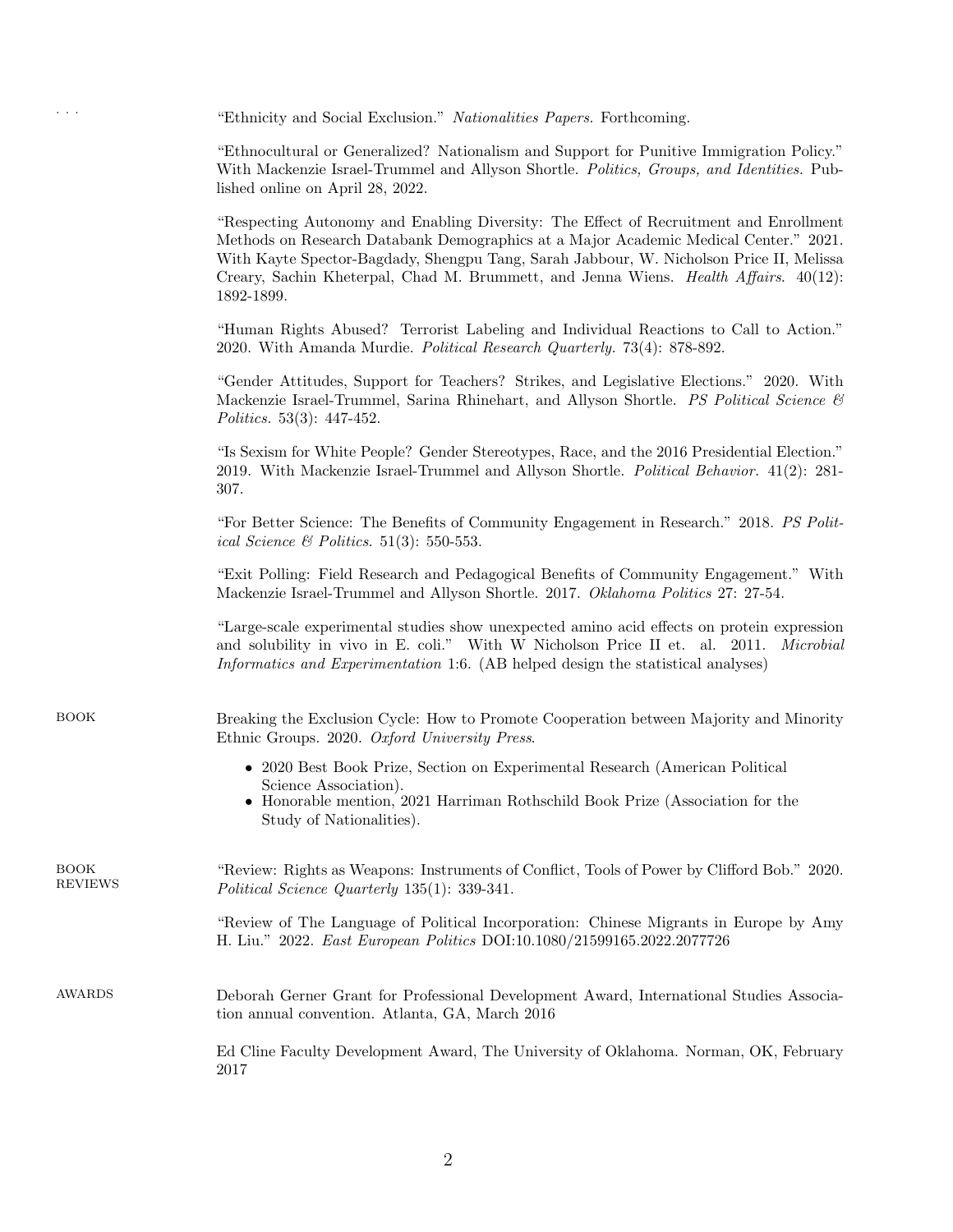| NON-PEER<br>REVIEWED<br>ARTICLES             | "Tolerantna mladina: raziskava o diskriminaciji Romov v Sloveniji in na Hrvaškem." 2016.<br>In Porajmos-zamolčani genocid nad Romi. Sinagoga Maribor: Maribor, SLO.                                                                                                                                                                                                                                                                                                                                                                                                                                                                                                                                                                                                                                                                  |  |  |  |
|----------------------------------------------|--------------------------------------------------------------------------------------------------------------------------------------------------------------------------------------------------------------------------------------------------------------------------------------------------------------------------------------------------------------------------------------------------------------------------------------------------------------------------------------------------------------------------------------------------------------------------------------------------------------------------------------------------------------------------------------------------------------------------------------------------------------------------------------------------------------------------------------|--|--|--|
| <b>WORKING</b><br><b>PAPERS</b>              | "Because He is Gay: How Race, Gender, and Sexuality Shape Perceptions of Judicial Fair-<br>ness." With Mackenzie Israel-Trummel, Tyler Johnson, and Kathleen Tipler. Revised and<br>Resubmitted at JOP.                                                                                                                                                                                                                                                                                                                                                                                                                                                                                                                                                                                                                              |  |  |  |
|                                              | "Beyond the Binary: Inclusive Approaches to Measuring Gender in Surveys." With Mackenzie<br>Israel-Trummel, Tyler Johnson, Kathleen Tipler, and Logan S. Casey.<br>Submitted.                                                                                                                                                                                                                                                                                                                                                                                                                                                                                                                                                                                                                                                        |  |  |  |
|                                              | "The Bond of Displacement: Altruism of Formerly Displaced Serbian Residents towards<br>Syrian Refugees Traveling the Balkan Route." Draft in progress.                                                                                                                                                                                                                                                                                                                                                                                                                                                                                                                                                                                                                                                                               |  |  |  |
|                                              | "Gender Differences in Intergroup Cooperation among Roma." Draft in progress.                                                                                                                                                                                                                                                                                                                                                                                                                                                                                                                                                                                                                                                                                                                                                        |  |  |  |
| <b>FUNDING</b><br><b>HISTORY</b>             | Social Science Research Council, 2020.<br>Paul G. Risser Innovative Teaching Fellowship, 2018.<br>SLO-US Research Collaboration Grant, Slovenian Research Agency (ARRS), 2017.<br>College of Arts & Sciences, The University of Oklahoma, 2016.<br>College of Arts & Sciences, The University of Oklahoma, 2015.<br>Faculty Investment Program, The University of Oklahoma, 2015.<br>Junior Faculty Summer Fellowship, The University of Oklahoma, 2015.<br>Rita Mae Kelly Endowment Fellowship Grant, 2012.<br>Departmental Summer Field Research Grant, New York University, 2011.<br>Departmental Travel Grant, New York University, 2010.<br>Travel Grant, African Borderlands Research Network, 2010.<br>MacCracken Fellowship, New York University, 2006-2012.<br>Summer Research Fellowships, New York University, 2006-2012. |  |  |  |
| <b>INVITED</b><br>TALKS AND<br>PRESENTATIONS | "Breaking the Exclusion Cycle: How to Promote Cooperation between Majority and Minority<br>Ethnic Groups." Integrated Speaker Series in the Department of Political Science at the<br>University of California, San Diego, April 2022.                                                                                                                                                                                                                                                                                                                                                                                                                                                                                                                                                                                               |  |  |  |
|                                              | "Gender and Interethnic Cooperation." Social/Personality Psychology Brownbag Series in<br>the Department of Psychology at Michigan State University, April 2022.                                                                                                                                                                                                                                                                                                                                                                                                                                                                                                                                                                                                                                                                     |  |  |  |
|                                              | "Understanding Migrations through Experiments: Behaviors and Attitudes of Individuals."<br>School of Advanced Social Studies, Ljubljana campus, Slovenia, April 2021.                                                                                                                                                                                                                                                                                                                                                                                                                                                                                                                                                                                                                                                                |  |  |  |
|                                              | "Understanding Migrations through Experiments: Behaviors and Attitudes of Individuals."<br>School of Advanced Social Studies, Nova Gorica campus, Slovenia, April 2021.                                                                                                                                                                                                                                                                                                                                                                                                                                                                                                                                                                                                                                                              |  |  |  |
|                                              | "Breaking the Exclusion Cycle: How to Promote Cooperation between Majority and Minority<br>Ethnic Groups." Department of Political Science Speaker Series at Washington University in<br>St. Louis, MO, February 2021.                                                                                                                                                                                                                                                                                                                                                                                                                                                                                                                                                                                                               |  |  |  |
|                                              | "Breaking the Exclusion Cycle: How to Promote Cooperation between Majority and Minority<br>Ethnic Groups." Government Department Colloquium at William & Mary, VA, February<br>2021.                                                                                                                                                                                                                                                                                                                                                                                                                                                                                                                                                                                                                                                 |  |  |  |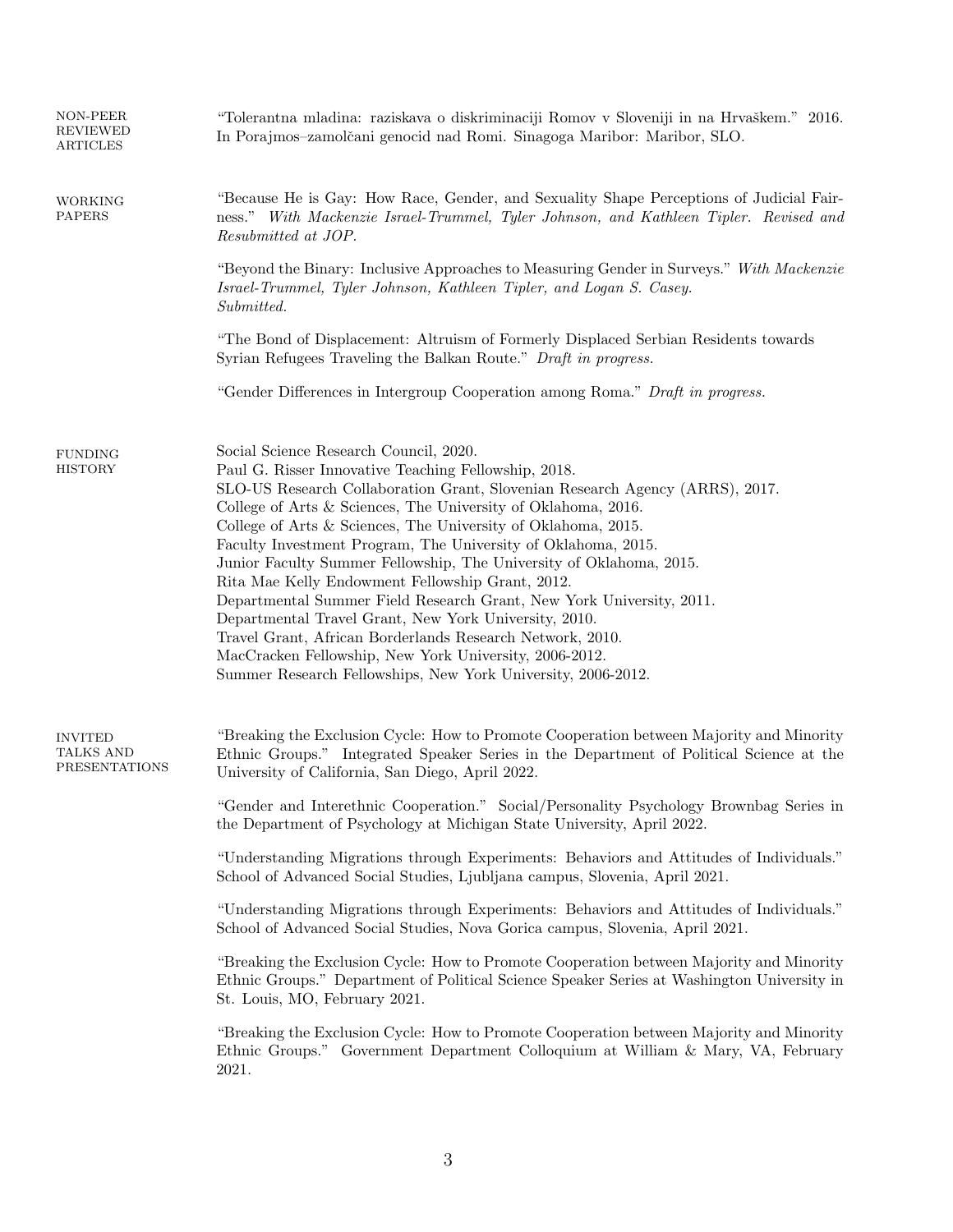. . . "Breaking the Exclusion Cycle: How to Promote Cooperation between Majority and Minority Ethnic Groups." The Town of Barnesville Virtual Speaker Series, MD, October 2020.

"The Microfoundations of Social Exclusion." Multiculturalism in Europe Workshop in the Center for European Studies at the University of Texas at Austin, TX, April 2018.

"The Microfoundations of Social Exclusion." Political Research Colloquium in the Department of Political Science at the University of Utah, UT, February 2018.

"The Microfoundations of Social Exclusion." Comparative Speaker Series in the Department of Government at the University of Texas at Austin, TX, February 2018.

"The Microfoundations of Social Exclusion." Comparative Politics Seminar in the Department of Political Science at Columbia University, NY, November 2017.

"Reaching the Individual: EU Accession, NGOs, and Human Rights." Department Speaker Series in the Department of Government at Dartmouth, Hanover, NH, May 2016.

"Porajmos: The Romani Genocide & its Aftermath." A Century of Genocide: 32nd Annual Sonoma State University Holocaust and Genocide Lecture Series, Rohnert Park, CA, April 2015.

"Incentives and Norms on the Ground: EU Accession, NGOs, and Roma Rights." The Politics Speaker Series in the Politics Department at the University of California Santa Cruz. Santa Cruz, CA, April 2014.

"Author Meets Critics: Breaking the Exclusion Cycle by Ana Bracic." Book panel at the Association for the Study of Nationalities. New York, NY, May 2022.

> "Reflecting on the Holocaust: A Panel and Discussion" Panel, with Kirsten Fermaglich and Amy Simon. The Michael and Elaine Serling Institute for Jewish Studies and Modern Israel at Michigan State University. East Lansing, MI, February 2022.

> "Author Meets Critics: Breaking the Exclusion Cycle by Ana Bracic." Book panel at the Southern Political Science Association Annual Conference. San Antonio, TX, January 2022.

> "Judging Judges: Judges' Characteristics and Perceptions of Court Legitimacy." Paper presented at the Meeting of the Politics of Race, Immigration, and Ethnicity Consortium (PRIEC). St. Louis, MO, October 2019.

> "Finding Animus: Exploring Disparate Treatment of the Roma." Paper presented at the European Political Science Association. Vienna, Austria, June 2018.

> "For Better Science: The Benefits of Community Engagement in Research." Paper presented at the Association for the Study of Nationalities. New York, NY, May 2018.

> "The Bond of Displacement: Altruism of Formerly Displaced Serbian Residents towards Syrian Refugees Traveling the Balkan Route." Paper presented at the International Studies Association annual convention. San Francisco, CA April 2018.

> "For Better Science: The Benefits of Community Engagement in Research." Paper presented at the American Political Science Association annual conference. San Francisco, CA, September 2017.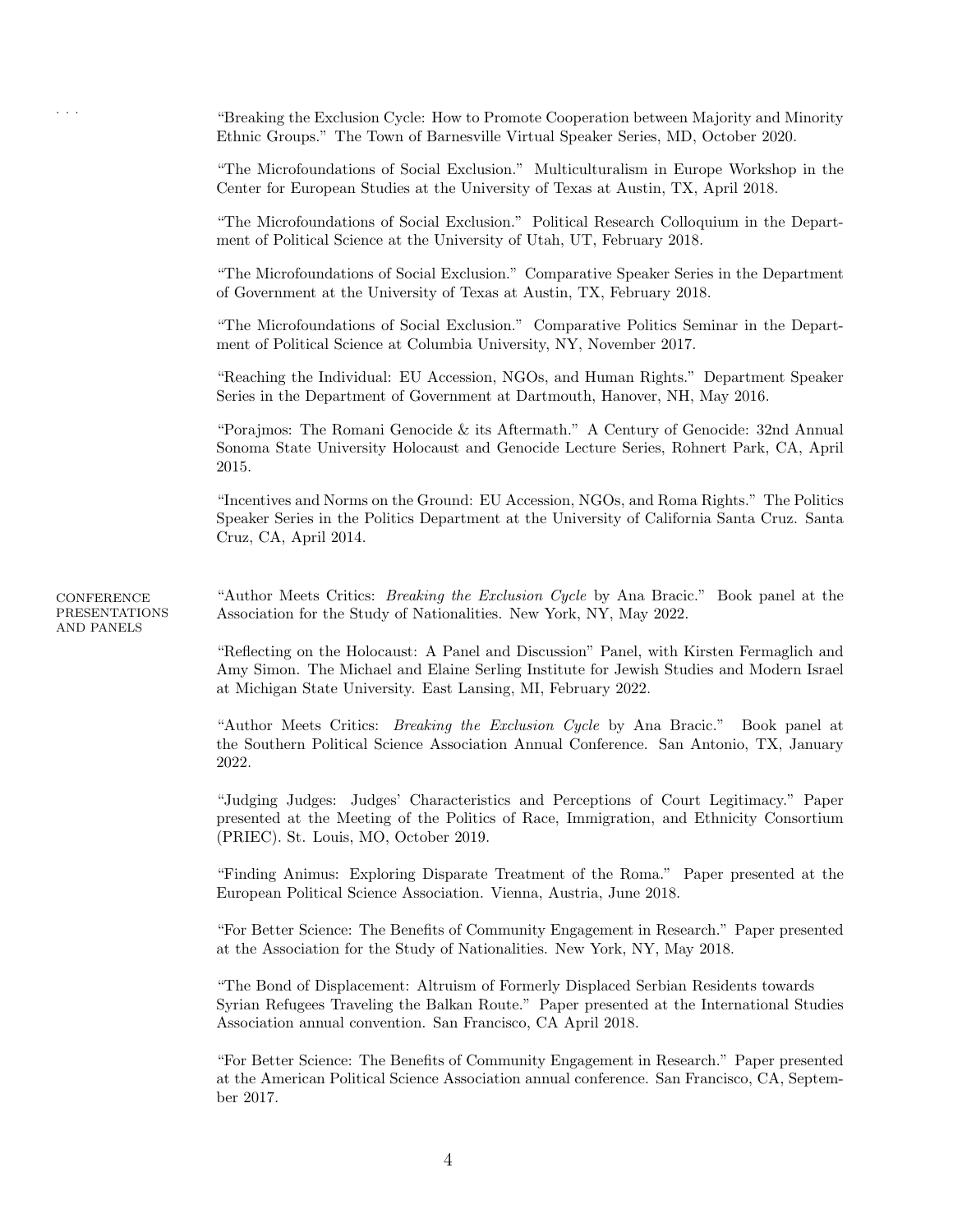. . . "Fellow Victim or Muslim Outsider: Serbian Reactions to the Refugee Crisis." Paper presented at the American Political Science Association annual conference. Philadelphia, PA, September 2016.

"The Tolerant Youth: Exploring Discrimination Against the Roma in Slovenia and Croatia." Paper presented at the Association for the Study of Nationalities. New York, NY, April 2016.

"Overcoming Exclusion: Perceived Discrimination and Prosocial Behavior." Paper presented at the International Studies Association annual convention. Atlanta, GA, March 2016.

"Human Rights Abused? Terrorist Labeling and Individual Reactions to Call to Action." Paper presented at the American Political Science Association annual conference. San Francisco, CA, September 2015.

"Fieldwork, Risk, and Inference: Using Experiments to Improve Inference in Sensitive Situations." Paper presented at the Association for the Study of Nationalities. New York, NY, April 2015.

"European Union Accession and Roma Rights Practices in Five Eastern Enlargement States." Paper presented at the International Studies Association annual convention. New Orleans, LA, February 2015.

"The Limits of Enlargement: The EU and Eastern Europe, 2004-2014." Symposium, with Sreten Ugričić and Patricia Young, at the Seminar Series at the Center for Russian, East European and Eurasian Studies at Stanford University. Palo Alto, CA, May 2014.

"Recognizing the Roma Conflict: An Exploration of Human Rights." Panel, with Margareta Matache, Camilla Ida, Damiana Andonova, and Kate Ryan, at Brandeis University. Waltham, MA, February 2014.

"A People Disowned: The Roma and their Endless Struggle for Rights in Europe." Panel, with Margareta Matache, at Stanford Law School. Palo Alto, CA, February 2014.

"Incentives and Norms on the Ground: EU Accession, NGOs, and Roma Rights." Paper presented at the annual convention of the Association for Slavic, East European, and Eurasian Studies. Boston, MA, November 2013.

"EU Accession, Membership, and Human Rights: Discrimination against the Roma in Slovenia and Croatia." Paper presented at the Midwest Political Science Association annual conference. Chicago, IL, April 2013.

"Diffusion of Actions, not Promises: Roma Rights in Hungary, Slovakia, and Czech Republic as an Example Rights Diffusion." Paper presented at the First African Borderlands Research Network Summer School. Thurnau, Germany, July 2010.

"Are Human Rights Systematically Worse Under a Successful Autocrat or in a Failed Autocracy? A Comparison of Human Rights in Successful and Failed Autocracies Using Genetic Matching." Paper presented at the APSA annual conference. Washington, D.C., September 2010.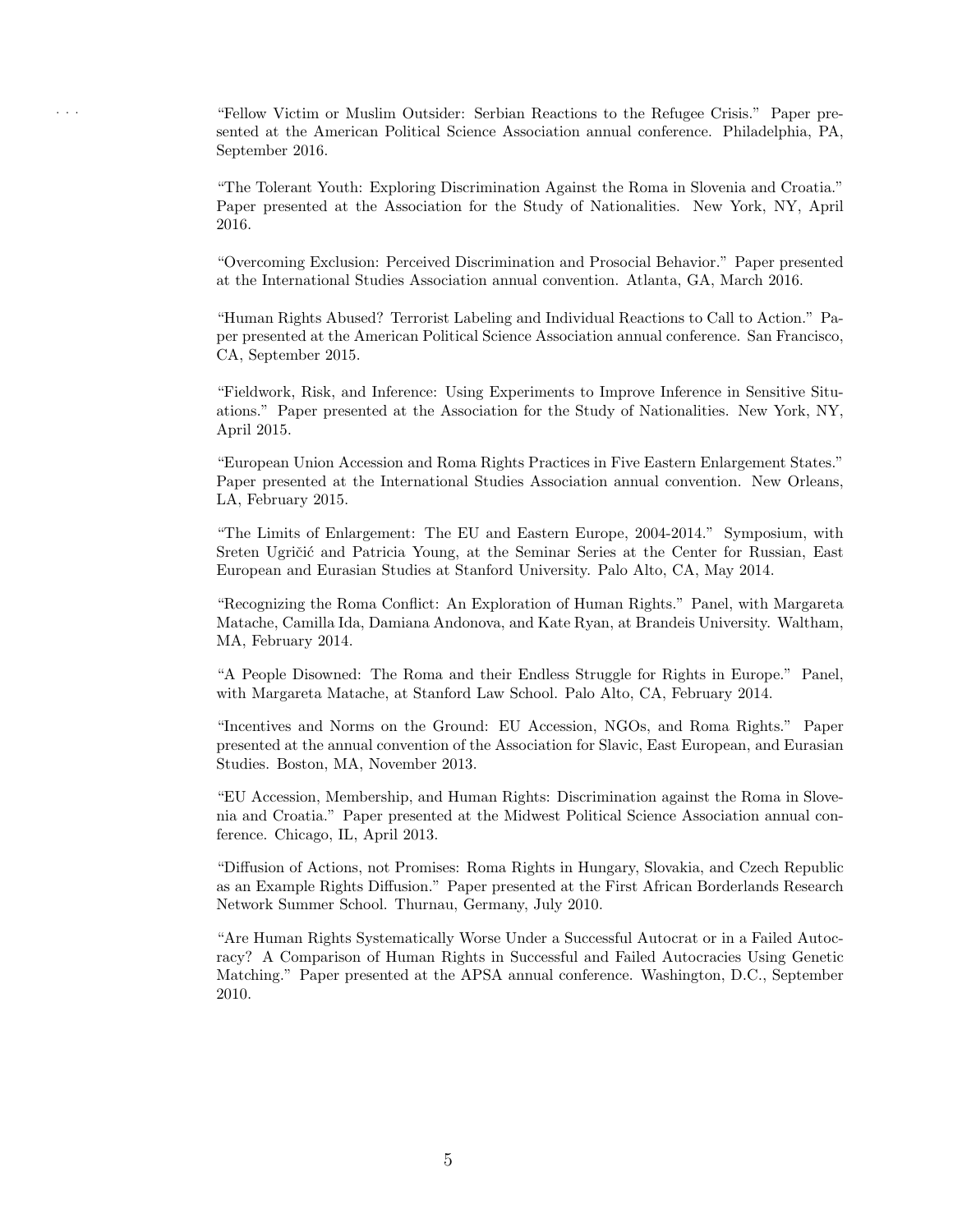| <b>RESEARCH</b><br><b>EXPERIENCE</b> | Field experience in Slovenia (June-August 2015, January 2016, June-August 2016), Serbia<br>(May 2016), Romania and Czech Republic (July 2013), Slovenia and Croatia (June-November<br>2011, May-June 2012), and Hungary, Slovakia, and Czech Republic (July-August 2010).<br>Fieldwork included performing stratified random sampling, running subjects participating<br>in behavioral games and surveys (870 subjects), performing semi-structured interviews (39<br>interviews), focus groups, researching NGO archives, and leading a team of 16 assistants. |  |  |  |
|--------------------------------------|-----------------------------------------------------------------------------------------------------------------------------------------------------------------------------------------------------------------------------------------------------------------------------------------------------------------------------------------------------------------------------------------------------------------------------------------------------------------------------------------------------------------------------------------------------------------|--|--|--|
|                                      | Election exit poll conducted at 12 precincts in Oklahoma City in 2016 (1,327 respondents)<br>and 2018 (1,460 respondents), with graduate (7 in both years) and undergraduate students<br>(54 in 2016, 50 in 2018) and 2 co-PIs (Mackenzie Israel-Trummel and Allyson Shortle).                                                                                                                                                                                                                                                                                  |  |  |  |
| ADDITIONAL<br>TRAINING               | First African Borderlands Research Network Summer School, Thurnau, Germany, July 2010.<br>Training in predominantly qualitative fieldwork methods with a strong emphasis on challenges<br>that arise in borderlands research.                                                                                                                                                                                                                                                                                                                                   |  |  |  |
| TEACHING AND<br><b>ADVISING</b>      | Michigan State University<br>Politics of Europe and the European Union, Fall 2019, Fall 2020 (Undergrad.)<br>Ethnic Politics, Fall 2019 (Undergrad.)<br>Exit Poll/Survey Polling, Fall 2020 (Undergrad.)<br>Comparative Political Behavior: Minority Politics, Spring 2020 (Grad.)                                                                                                                                                                                                                                                                              |  |  |  |
|                                      | Graduate advisees (committee member): Kelechi Amakoh, Kesicia Dickinson, Torie Fritz,<br>Mircea Lazar, Soyeon Park, Tosin Salau, and Fariha Tabassum.<br>Undergraduate mentees: Rebecca Kildee (ULA & URA), Andrea Herrera (PURI), Brock Imel<br>(PURI), Sara Seid (PURI), Ishitta Vasudevan.<br>Summer Research Opportunities Program (SROP) advisee: Clifford Choates.                                                                                                                                                                                        |  |  |  |
|                                      | The University of Oklahoma<br>Human Rights and Contentious Politics, Fall 2014, Fall 2015, Fall 2016 (Undergrad.)<br>Introduction to Political Analysis, Fall 2014, Fall 2015, Fall 2016, Fall 2017 (Undergrad.)<br>Non-governmental Organizations, Spring 2015, Spring 2016, Spring 2018 (Undergrad.)<br>Ethnic Politics, Spring 2018 (Undergrad.), Fall 2018 (Grad.)<br>Election Exit Polling Practicum, Fall 2016 (Undergrad.)<br>The Oklahoma City Exit Poll, Fall 2018 (Undergrad.)<br>Comparative Politics Field Seminar, Spring 2016, Fall 2017 (Grad.)  |  |  |  |
|                                      | Graduate advisee: Aarika Forney, Dillon Byrd (both Master's students); David Stroup.<br>Undergraduate advisees: Kelsey Kolbe, Alexis Apodaca, Anna McNeil, Soraya Sadik Peron,<br>and Thomas Larkin (all Carl Albert Undergraduate Research Fellows).                                                                                                                                                                                                                                                                                                           |  |  |  |
|                                      | The American Slovenian Education Foundation                                                                                                                                                                                                                                                                                                                                                                                                                                                                                                                     |  |  |  |
|                                      | Advisees: Lucija Dežan, Nejc Urankar.                                                                                                                                                                                                                                                                                                                                                                                                                                                                                                                           |  |  |  |
|                                      | <b>Stanford University</b>                                                                                                                                                                                                                                                                                                                                                                                                                                                                                                                                      |  |  |  |
|                                      | Fellowship mentor for the Human Rights Fellowship at the McCoy Family Center for Ethics<br>in Society at Stanford University.                                                                                                                                                                                                                                                                                                                                                                                                                                   |  |  |  |
|                                      | <b>New York University</b><br>Senior Honors, 2009-2010; 2010-2011, Adjunct Instructor (Undergraduate)                                                                                                                                                                                                                                                                                                                                                                                                                                                           |  |  |  |
|                                      |                                                                                                                                                                                                                                                                                                                                                                                                                                                                                                                                                                 |  |  |  |